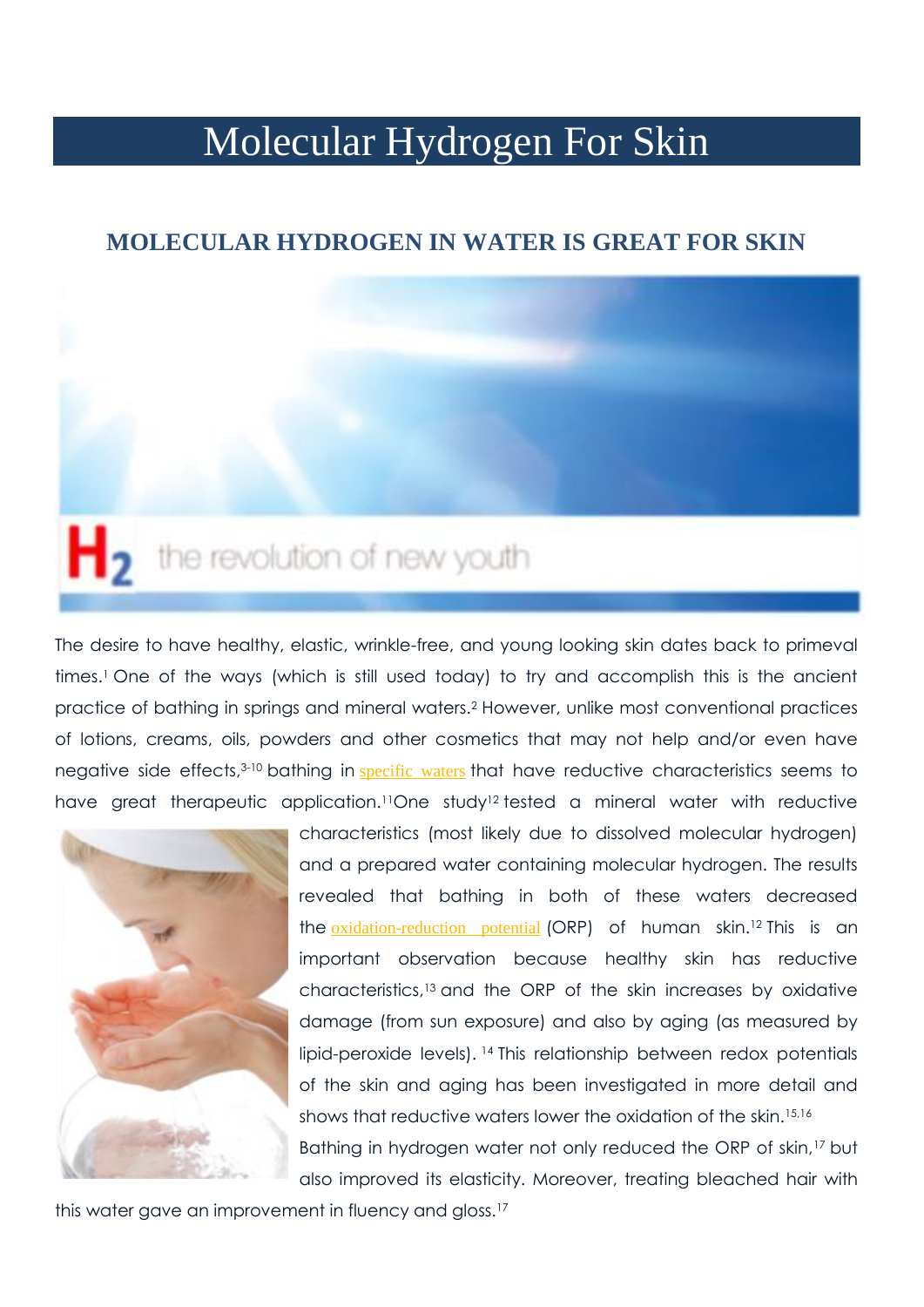## **MOLECULAR HYDROGEN & SUNBURNS**



One group of researchers<sup>18</sup> gave hairless mice sunburns. They bathed one group in tap water and the other in hydrogen water. The skin of the mice bathed in hydrogen water showed significantly lower indices of skin injury and lower inflammatory cytokine levels.<sup>18</sup> Another group of researchers performed a similar study<sup>19</sup> and found that bathing mice in hydrogen water reduced the level of skin damage, increased activity of the antioxidant glutathione peroxidase, lowered inflammatory cytokines, and

prevented ultrastructure changes of the skin, suggesting hydrogen water can protect against UV-induced skin cell damage.<sup>19</sup>

This was further validated in another article<sup>20</sup> where hydrogen water was shown to be very beneficial for UV induced skin cell damage. The study showed that Type-1 collagen was synthesized about two-fold more in the cells treated with hydrogen water. It also prevented DNA damage, cell death, and decreased levels of intracellular free radicals. The study also reveals that in human subjects, bathing in hydrogen water for three months significantly improved wrinkles in the skin. The authors concluded that hydrogen water might serve as a daily skin care to repress UVA-induced skin damage by scavenging free radicals and promoting type-1 collagen synthesis.<sup>20</sup>

Hydrogen water was also seen to prevent arsenic-impaired calcium signaling (which is involved in skin cancer) in keratinocytes (predominate cell type in skin) through both its antioxidant and non-antioxidant cell signaling effects.<sup>21</sup> In other words, hydrogen not only exerts protection and benefits on the skin because it's an antioxidant,<sup>22</sup> but also as a cell signaling molecule.<sup>23</sup>

#### **IONIZED WATER: IMPORTANT RECOMMENDATION**

Somewhat ironically, proponents of ionized water advocate using the oxidizing acidic water from the anode,<sup>24</sup> as opposed to the reducing water with molecular hydrogen from the cathode. As [discussed here](http://www.molecularhydrogeninstitute.com/core-information/mildly-acidic-water/), this acidic water is touted as being an astringent for the skin and often referred to as "beauty water".<sup>25</sup> The idea is that because the skin pH is slightly acidic<sup>26</sup> then the logical choice would be to use slightly acidic water for the skin. There may be some valid research for this concept to some extent<sup>27</sup> simply because high pH water can have negative effects on the skin.

The main problem in using this acidic water from an ionizer is that it generally contains hypochlorous acid ([click here for how](http://www.molecularhydrogeninstitute.com/core-information/electrolysis/)), which is a strong oxidizer.<sup>28</sup> Obviously, this is not the best choice for youthful, young-looking skin.29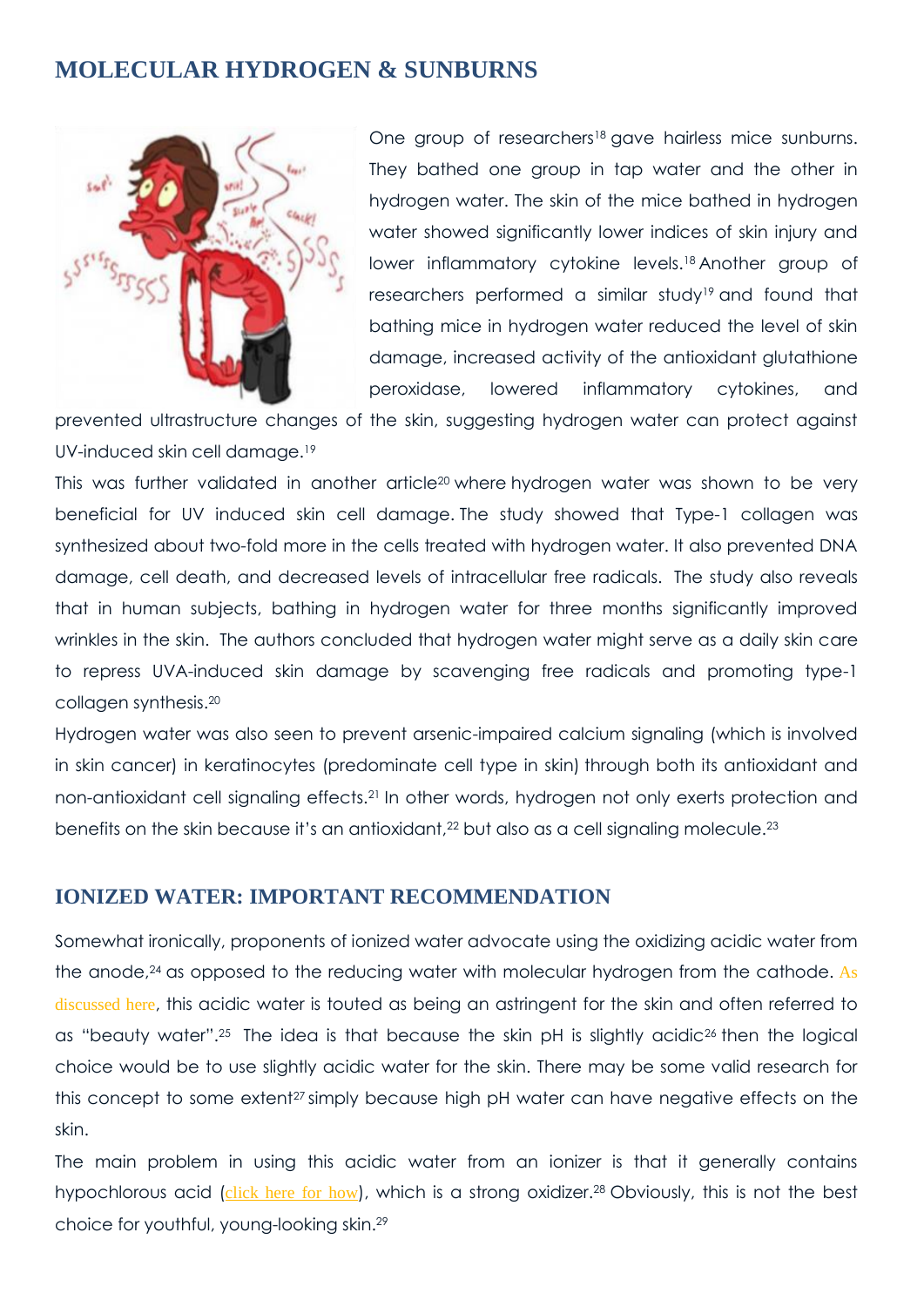The problem with using the reducing (alkaline) water is that its high pH is not good for your skin.<sup>27</sup> However, this can easily be overcome by adding a few drops of lemon juice (or other organic acids) to the alkaline water. This gives you the acidic pH and the benefits of molecular hydrogen. The lemon juice itself may also exert beneficial effects.<sup>30</sup>

#### [References: Click Here](http://www.molecularhydrogeninstitute.com/molecular-hydrogen-for-skin#ac_603_collapse1)

- 1. Datta, Hema Sharma, and Rangesh Paramesh. "Trends in aging and skin care: Ayurvedic concepts." Journal of Ayurveda and integrative medicine 1.2 (2010): 110.
- 2. Katz, Bruce, and Jason McBean. "Incorporating a medical spa into a Physician-Run Practice." Dermatologic clinics 26.3 (2008): 307-319.
- 3. Agner T (1991). "Susceptibility of atopic dermatitis patients to irritant dermatitis caused by sodium lauryl sulphate". Acta Derm. Venereol. 71 (4): 296–300
- 4. Nassif A, Chan SC, Storrs FJ, Hanifin JM (November 1994). "Abnormal skin irritancy in atopic dermatitis and in atopy without dermatitis". Arch Dermatol 130 (11): 1402–7.
- 5. Marrakchi S, Maibach HI (2006). "Sodium lauryl sulfate-induced irritation in the human face: regional and age-related differences". Skin Pharmacol Physiol 19 (3): 177–80.
- 6. CIR publication. Final Report on the Safety Assessment of Sodium Lauryl Sulfate and Ammonium Lauryl Sulfate. Journal of the American College of Toxicology. 1983 Vol. 2 (No. 7) pages 127–181.
- 7. Löffler H, Effendy I (May 1999). "Skin susceptibility of atopic individuals". Contact Derm. 40 (5): 239–42.
- 8. Nagel JE, Fuscaldo JT, Fireman P (April 1977). "Paraben allergy". JAMA 237 (15): 1594–5.
- 9. Byford JR, Shaw LE, Drew MG, Pope GS, Sauer MJ, Darbre PD (January 2002). "Oestrogenic activity of parabens in MCF7 human breast cancer cells". J. Steroid Biochem. Mol. Biol. 80 (1): 49–60.
- 10. Frosch PJ, Pilz B, Andersen KE, et al. (November 1995). "Patch testing with fragrances: results of a multicenter study of the European Environmental and Contact Dermatitis Research Group with 48 frequently used constituents of perfumes". Contact Derm. 33 (5): 333–42.
- 11. KATO, S., SAITOH, Y., IWAI, K. & MIWA, N. (2012). Hydrogen-rich electrolyzed warm water represses wrinkle formation against UVA ray together with type-I collagen production and oxidative-stress diminishment in fibroblasts and cell-injury prevention in keratinocytes. J Photochem Photobiol B 106, 24-33.
- 12. Shiochi Okouchi, et al. Electrolyzed-Reduced Water as Artificial Hot Spring Water. Journal of the Balneological Society of Japan. V 53, No. 1, p. 1-9 2003)
- 13. S. Okouchi, et al. Water Desirable for the Human Body in Terms of Oxidation-Reduction Potential (ORP) to pH Relationship. Journal of Food Science. V. 67. Iss. 5, p. 1594-1598. 2002
- 14. H. Meffert, et al. Stable lipid peroixidation products in human skin: detection, ultraviolet light-induced increase, pathogenic importance. Cellular and Molecular Life Sciences. V 32, No. 11, p. 1397-1398
- 15. OKOUCHI SHOICHI, et al. Relationships between ORP (Redox Potentials) and pH in Hot and Cold Spring Waters and in Human Skins. Journal of the Balneological Society of Japan. V 49. No. 2, p. 59-64. 1999
- 16. OKOUCHI, SHOICHI, et al. "; Relationship between ORP (Oxidation Reduction Potential) and pH in Spring Waters of Carbon Dioxide Type." Journal of the Balneological Society of Japan 50.2 (2000): 94- 101.
- 17. Shochi Ocouchi, Hideyuki Ohnami, et al. Effect of Electrolyzed-Reduced Water as Artificial Hot Spring Water on Human Skin and Hair. Journal of the Balneological Society of Japan. V 55. No. 2, p. 55-63. 2005
- 18. YOON, K. S., HUANG, X. Z., YOON, Y. S., KIM, S. K., SONG, S. B., CHANG, B. S., KIM, D. H. & LEE, K. J. (2011). Histological study on the effect of electrolyzed reduced water-bathing on UVB radiationinduced skin injury in hairless mice. Biological and Pharmaceutical Bulletin 34, 1671-7.
- 19. IGNACIO, R. M., YOON, Y. S., SAJO, M. E. J., KIM, C. S., KIM, D. H., KIM, S. K. & LEE, K. J. (2013). The balneotherapy effect of hydrogen reduced water on UVB-mediated skin injury in hairless mice. Molecular & Cellular Toxicology 9, 15-21.
- 20. KATO, S., SAITOH, Y., IWAI, K. & MIWA, N. (2012). Hydrogen-rich electrolyzed warm water represses wrinkle formation against UVA ray together with type-I collagen production and oxidative-stress diminishment in fibroblasts and cell-injury prevention in keratinocytes. J Photochem Photobiol B 106, 24-33.
- 21. YU, W. T., CHIU, Y. C., LEE, C. H., YOSHIOKA, T. & YU, H. S. (2013). Hydrogen-enriched water restoration of impaired calcium propagation by arsenic in primary keratinocytes. Journal of Asian Earth Sciences 77, 342-348.